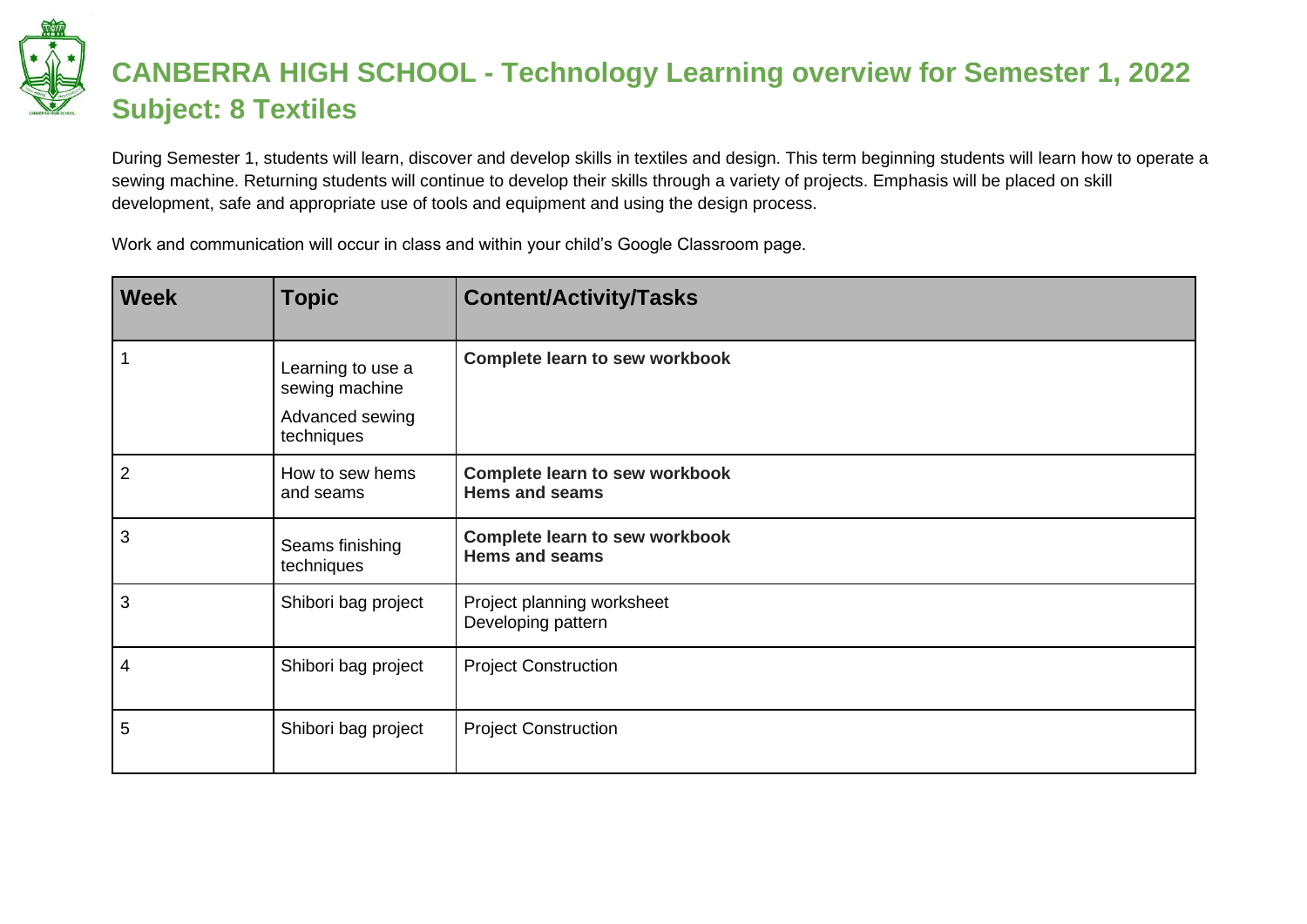

## **CANBERRA HIGH SCHOOL - Technology Learning overview for Semester 1, 2022 Subject: 8 Textiles**

| 6 | Shibori bag project | <b>Project Evaluation</b>                      |
|---|---------------------|------------------------------------------------|
|   | The design cycle    | Pyjama pants assignment                        |
| 8 |                     | Pyjama pants project   Pyjama pants assignment |
| У |                     | Pyjama pants project   Pyjama pants assignment |

| 10 | Pyjama pants project          | Pyjama pants assignment                                                                                   |
|----|-------------------------------|-----------------------------------------------------------------------------------------------------------|
| 11 | Pyjama shorts<br>construction | Pattern placement<br>Cutting pattern pieces<br>Seam construction and finishing<br>Pyjama shorts tutorials |
| 12 | Pyjama shorts<br>construction | Hem construction<br>Sewing a casing<br>Embellishment techniques<br><b>Pyjama shorts tutorials</b>         |
| 13 | Patchwork quilt<br>planning   | Patchwork quilt planning worksheet                                                                        |